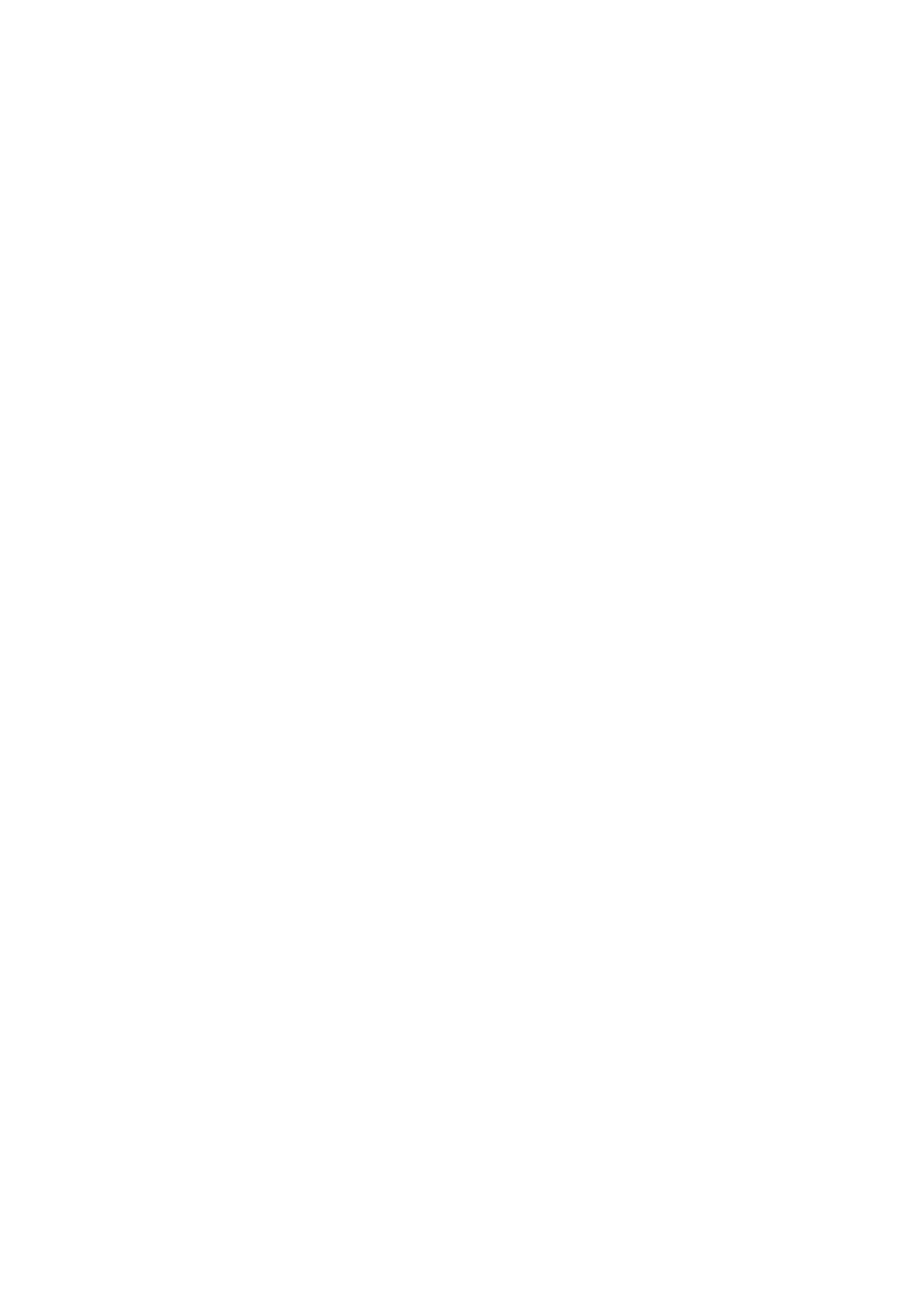## **WELCOME TO YEAR 9**

To support your transition from Year 8 into Year 9 at Papakura High School, you will have guidance through our KIA PUAWAI programme.

Every term, you will work towards achieving tasks that will support your learning journey at PHS.

This booklet has information about the KIA PUAWAI transition programme.

### **WHY** *do <sup>I</sup> need to be part of the KIA PUAWAI programme?*

Transitioning into High School can be difficult, and it is essential that we all support each other in adapting to this different learning environment.

By ensuring you commit to completing every task in the KIA PUAWAI programme, you will demonstrate our school value of 'manawanui / commitment'.

This value is significant as it will set you up for success during your time at PHS.

Another important reason WHY you will be part of the KIA PUAWAI programme is that you are prepared to enter our Year 10 Te Tohu Rangatira programme (this programme helps prepare you for NCEA Level 1).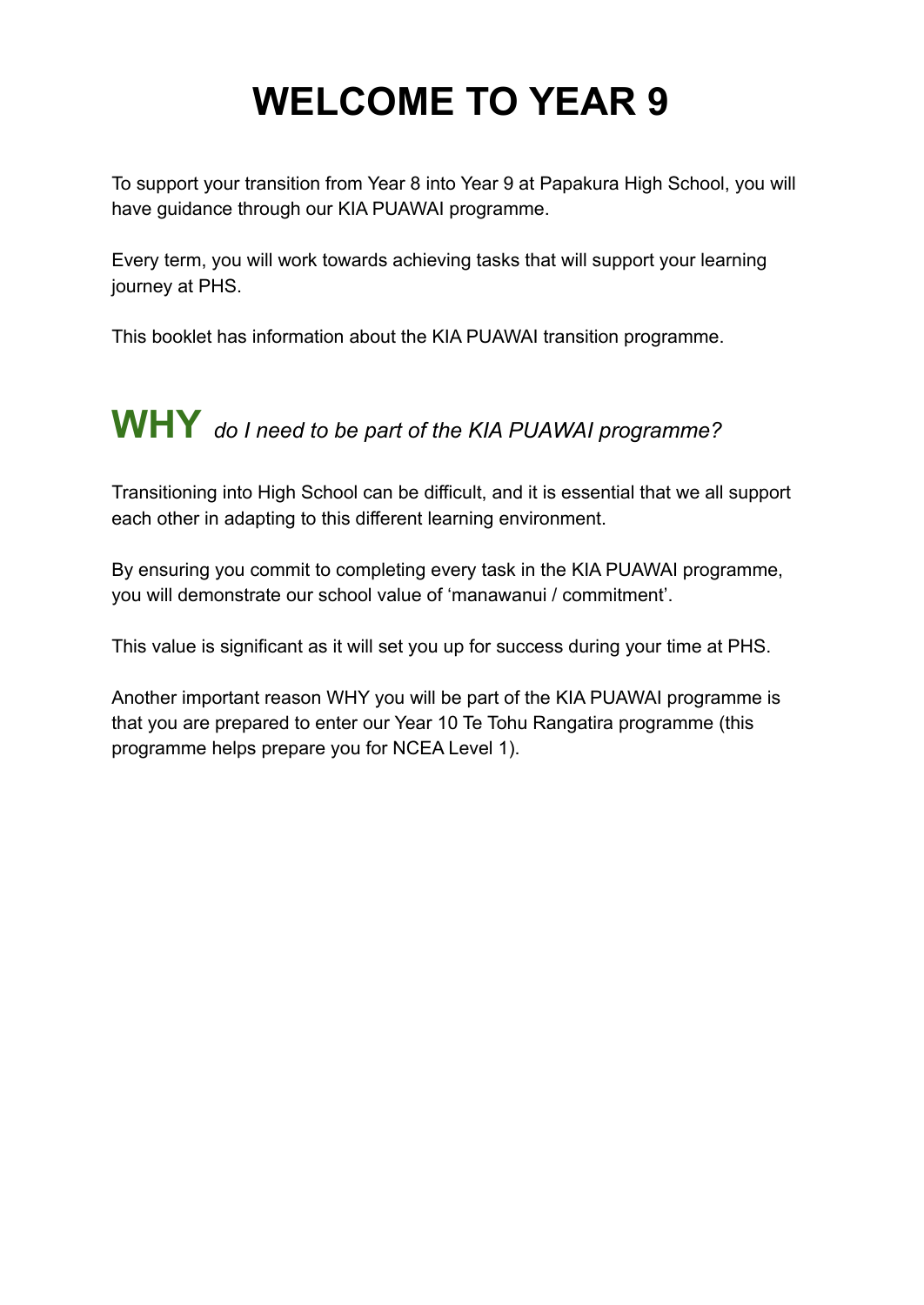# **WHAT** *tasks do <sup>I</sup> need to complete to achieve points each term?*



| Attend school 85%                                               | Attend school 85%                         | Attend school 85%                               | Attend school 85%                                 |  |
|-----------------------------------------------------------------|-------------------------------------------|-------------------------------------------------|---------------------------------------------------|--|
| minimum                                                         | minimum                                   | minimum                                         | minimum                                           |  |
| Join in co-curricular                                           | Join in co-curricular                     | Join in co-curricular                           | Join in co-curricular                             |  |
| activities, sport, cultural                                     | activities, sport, cultural               | activities, sport, cultural                     | activities, sport, cultural                       |  |
| group, leadership etc                                           | group, leadership etc                     | group, leadership etc                           | group, leadership etc                             |  |
| Arrive to classes on time                                       | Arrive to classes on time                 | Arrive to classes on time                       | Arrive to classes on time                         |  |
| Sit e-asTTle and PAT                                            | Sit e-asTTle                              | Select options with                             | Sit e-asTTle and PAT                              |  |
| assessments                                                     | assessments                               | informed guidance                               | assessments                                       |  |
| Participate in whānau                                           | Engage in whānau haka                     | Engage in whānau                                | Engage in whānau time                             |  |
| sports day                                                      | competition                               | competition                                     |                                                   |  |
| Self manage my learning                                         | Self manage my learning                   | Self manage my learning                         | Self manage my learning                           |  |
| - manawanui                                                     | - manawanui                               | - manawanui                                     | - manawanui                                       |  |
| Engage in Kia Rangatira                                         | Engage in Kia Rangatira                   | Kia Rangatira - Engage                          |                                                   |  |
| time                                                            | time                                      | in community project                            |                                                   |  |
| Name all my teachers,<br>Kaitiaki and Kaiawhina of<br>my whanau | Name my new teachers,<br>name all leaders | Name my new teachers,<br>name the pastoral team | Achieve to the national<br>average in my subjects |  |
| Self manage my                                                  | Self manage my                            | Self manage my                                  | Self manage my                                    |  |
| behaviour                                                       | behaviour                                 | behaviour                                       | behaviour                                         |  |
|                                                                 | Engage in a reading                       | Engage in a reading                             | Engage in a reading                               |  |
|                                                                 | challenge                                 | challenge                                       | challenge                                         |  |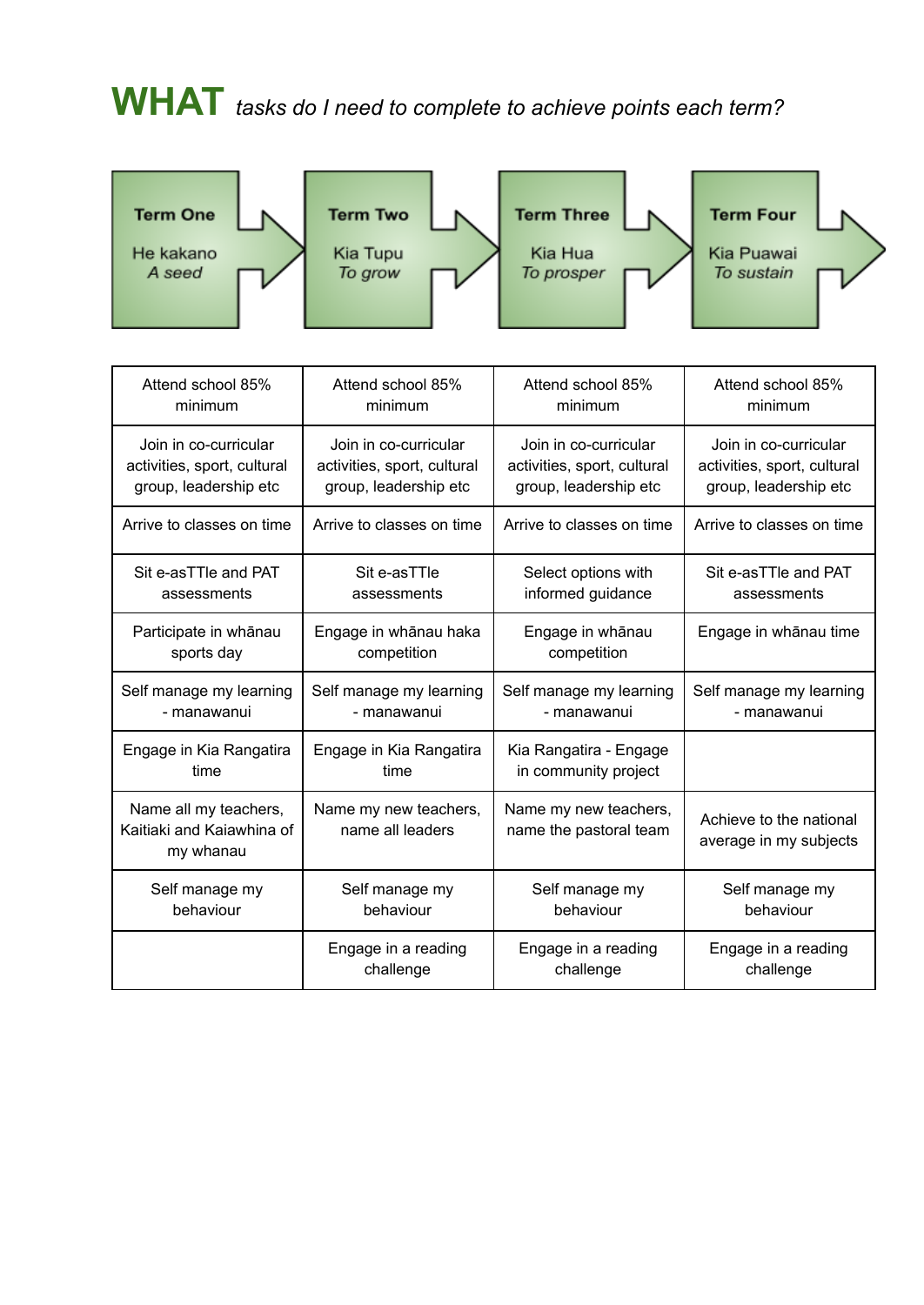#### How do I monitor my progress?

Every three weeks, you will reflect on your level of Manawanui in all of your subjects. Your teachers will also do the same. This way, you will identify any subjects in which you need to put more effort. Each term, you will track your overall progress in your kaitohutohu. You will receive a copy of your points and see where you can make improvements in the next term.

If you do not demonstrate you are on track to pass your Kia Puawai Programme each term, you are showing us that you might not be ready to graduate into Year 10.

The points you collect in Term 4 will be the final indicator of your achievement for the year.

| Kia Puawai - Expert:  | 58 - 73 points $(80 - 100\%)$ |
|-----------------------|-------------------------------|
| Kia Hua - Proficient: | 47 - 57 points (65 - 79%)     |
| Kia Tupu - Beginner:  | 40 - 46 points $(55 - 64%)$   |

### What happens if I don't achieve the minimum number of points?

Suppose you don't achieve the required level of the Kia Puawai Programme at the end of the year. In that case, you and your whānau will need to meet with your Kaiarahi, Tumuaki Tuarua / Deputy Principal or the Tumuaki / Principal.

At this meeting, the Kaiarahi, Tumuaki Tuarua / Deputy Principal or Tumuaki / Principal will discuss a peer supporter being assigned to work alongside you in Year 10.

### If I get a low number of points in one term, am I able to increase the number of points I earn in the other terms?

Yes. Look at the table on the next page to see how you earn points each term.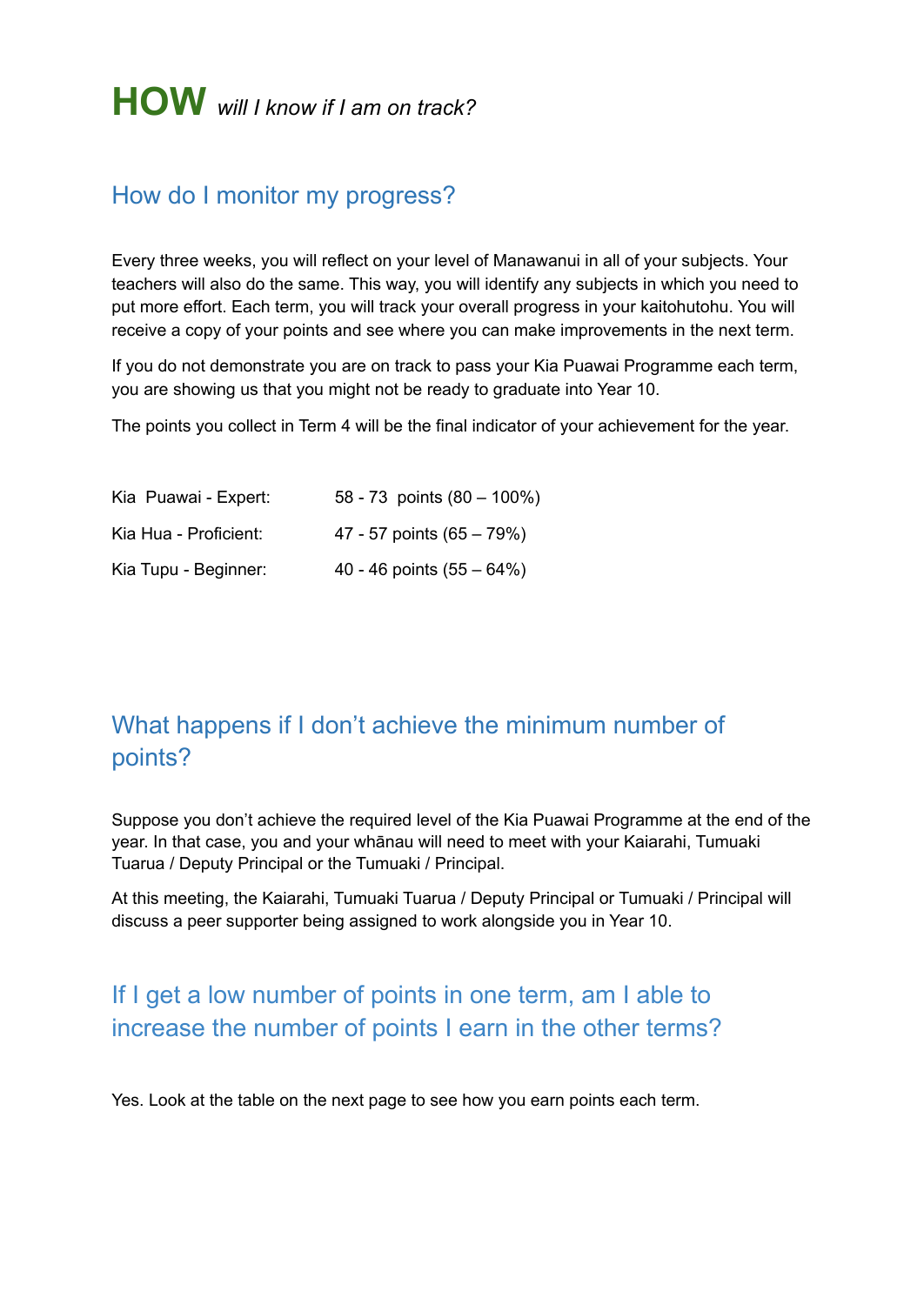#### Points to be collected from **Term 1**

| <b>Students earn points from:</b>                                                                                                                                                                         | Points to be entered at the end of every term.                                                                                                                                                                                                                                                                                                                                                                                                              | Points awarded by:       |
|-----------------------------------------------------------------------------------------------------------------------------------------------------------------------------------------------------------|-------------------------------------------------------------------------------------------------------------------------------------------------------------------------------------------------------------------------------------------------------------------------------------------------------------------------------------------------------------------------------------------------------------------------------------------------------------|--------------------------|
| <b>Attendance</b>                                                                                                                                                                                         | Kia puawai: 95% - 100% attendance for term (4 points),<br>$\bullet$<br>Kia hua: 90% - 94% attendance for term (3 points),<br>$\bullet$<br>Kia tupu: 85% - 89% attendance for term (2 points),<br>He kakano: 80% - 84% attendance for term (1 point),<br>Below 80% for a term - no points awarded.                                                                                                                                                           | Kaitohutohu              |
| <b>Manawanui</b><br>Commitment<br>"Strive for excellence and persevere<br>in the face of challenge"<br>You have 7 subjects. Every term you<br>can get a maximum of 4 manawanui<br>points in each subject) | Kia puawai: (4 points) – consistently strives and<br>$\bullet$<br>perseveres to complete set work<br>Kia hua: (3 points) – usually strives and perseveres to<br>complete set work<br>Kia tupu: (2 points) – commitment to completing set work<br>$\bullet$<br>is inconsistent<br>He kakano: (1 point) – mostly a passive learner – little<br>$\bullet$<br>work completed                                                                                    | Subject teachers         |
| Learning in each subject<br>(You have 7 subjects. In Term 4 you<br>can get a maximum of 4 learning<br>points in each subject)                                                                             | Kia puawai: (4 points) – consistently demonstrates<br>$\bullet$<br>excellent levels of achievement (above Level 5)<br>Kia hua: (3 points) – mostly demonstrates highly<br>$\bullet$<br>proficient (merit) levels of achievement (At Level 5)<br>Kia tupu: (2 points) – mostly demonstrates proficient<br>$\bullet$<br>levels of achievement (Below Level 5)<br>He kakano: (1 point) – mostly demonstrates low levels<br>of achievement (Well below Level 5) | Subject Teachers         |
| Engagement in whānau<br><b>Kia Rangatira</b>                                                                                                                                                              | Kia puawai: (4 points) - shows leadership and<br>$\bullet$<br>consistently participates in kaitohutohu & whānau<br>activities<br>Kia hua: $(3 \text{ points})$ – consistently participates in<br>$\bullet$<br>kaitohutohu & whānau activities<br>Kia tupu: (2 points) - usually participates in kaitohutohu<br>& whānau activities<br>He kakano: $(1 \text{ point}) - \text{attends}$ , but is a passive<br>participant - rarely participates               | Kaitohutohu              |
| Co-curricular participation                                                                                                                                                                               | Kia puawai: (4 points) - fully involved in culture, arts,<br>sport or service.                                                                                                                                                                                                                                                                                                                                                                              | Kaitohutohu (and<br>TiC) |
| <b>Completion of key assessments</b>                                                                                                                                                                      | You will have 8 compulsory assessments in Term 1, Term 2<br>and Term 4 (PAT/e-asTTle).<br>1 point will be awarded for each assessment fully<br>completed                                                                                                                                                                                                                                                                                                    | Kaitohutohu              |
| <b>Reading Challenge</b><br>Complete the HELL Reading<br>Challenge pizza wheel by reading<br>and reviewing seven books, and<br>redeem it for a free 333 HELL Pizza.                                       | Points are spread over the terms as follows;<br>Term $2 = 2$ books<br>Term $3 = 3$ books<br>Term $4 = 2$ books                                                                                                                                                                                                                                                                                                                                              | Kaitohutohu              |